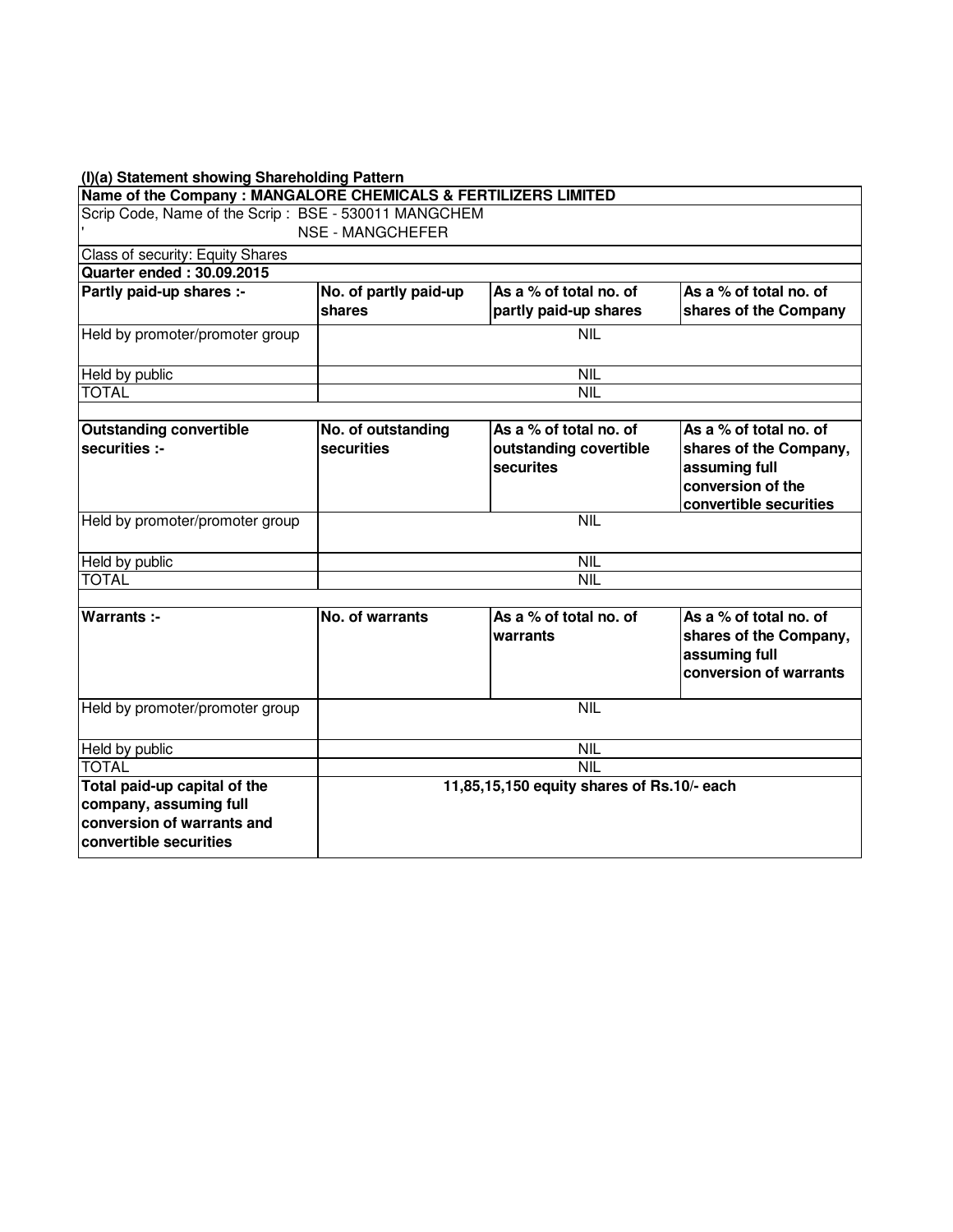| <b>Category</b><br>code<br>(I) | <b>Category</b> of<br><b>Shareholder</b><br>(II)                   | Number of<br>Share<br>holders      | <b>Total</b><br>number<br>of shares | Number of<br>shares held in<br>dematerialize |                                           | Total shareholding as a<br>percentage of total<br>number of shares | <b>Shares Pledged or</b><br>otherwise encumbered |                                                              |
|--------------------------------|--------------------------------------------------------------------|------------------------------------|-------------------------------------|----------------------------------------------|-------------------------------------------|--------------------------------------------------------------------|--------------------------------------------------|--------------------------------------------------------------|
|                                |                                                                    | (III)                              | (IV)                                | d form<br>(V)                                | As a<br>percentage<br>$of(A+B)^1$<br>(VI) | As a<br>percentage<br>of $(A+B+C)$<br>(VII)                        | <b>Number</b><br>of shares<br>(VIII)             | As a<br>percentage<br>$(IX)=(VIII)$<br>$/(\mathrm{IV})^*100$ |
| (A)                            | <b>Shareholding of Promoter and</b><br>Promoter Group <sup>2</sup> |                                    |                                     |                                              |                                           |                                                                    |                                                  |                                                              |
| 1                              | Indian                                                             |                                    |                                     |                                              |                                           |                                                                    |                                                  |                                                              |
| (a)                            | Individuals/ Hindu Undivided                                       |                                    |                                     |                                              |                                           |                                                                    |                                                  |                                                              |
|                                | Family                                                             |                                    |                                     |                                              |                                           |                                                                    |                                                  |                                                              |
| (b)                            | Central Government/ State<br>Government(s)                         |                                    |                                     |                                              |                                           |                                                                    |                                                  |                                                              |
| (c)                            | <b>Bodies Corporate</b>                                            | 4                                  | 88886107                            | 88886107                                     | 75.000                                    | 75.000                                                             | 47533521                                         | 53.477                                                       |
| (d)                            | <b>Financial Institutions/ Banks</b>                               |                                    |                                     |                                              |                                           |                                                                    |                                                  |                                                              |
| (e)                            | Any Others(Specify)                                                |                                    |                                     |                                              |                                           |                                                                    |                                                  |                                                              |
|                                | Sub Total $(A)(1)$                                                 | 4                                  | 88886107                            | 88886107                                     | 75.000                                    | 75.000                                                             | 47533521                                         | 53.477                                                       |
|                                |                                                                    |                                    |                                     |                                              |                                           |                                                                    |                                                  |                                                              |
| $\boldsymbol{2}$               | Foreign                                                            |                                    |                                     |                                              |                                           |                                                                    |                                                  |                                                              |
| a                              | Individuals (Non-Residents<br>Individuals/                         |                                    |                                     |                                              |                                           |                                                                    |                                                  |                                                              |
|                                | Foreign Individuals)                                               |                                    |                                     |                                              |                                           |                                                                    |                                                  |                                                              |
| b                              | <b>Bodies Corporate</b>                                            |                                    |                                     |                                              |                                           |                                                                    |                                                  |                                                              |
| $\mathbf c$                    | Institutions                                                       |                                    |                                     |                                              |                                           |                                                                    |                                                  |                                                              |
| d                              | Qualified Foreign Investor                                         |                                    |                                     |                                              |                                           |                                                                    |                                                  |                                                              |
| e                              | Any Others(Specify)                                                |                                    |                                     |                                              |                                           |                                                                    |                                                  |                                                              |
|                                | Sub Total $(A)(2)$                                                 | $\bf{0}$                           | $\bf{0}$                            | $\bf{0}$                                     | 0.000                                     | 0.00                                                               | $\bf{0}$                                         | 0.00                                                         |
|                                | <b>Total Shareholding of</b>                                       |                                    |                                     |                                              |                                           |                                                                    |                                                  |                                                              |
|                                | and Promoter<br>Promoter                                           |                                    |                                     |                                              |                                           |                                                                    |                                                  |                                                              |
|                                | Group (A)= $(A)(1)+(A)(2)$                                         | 4                                  | 88886107                            | 88886107                                     | 75.000                                    | 75.000                                                             | 47533521                                         | 53.477                                                       |
| (B)                            | Public shareholding <sup>3</sup>                                   |                                    |                                     |                                              |                                           |                                                                    |                                                  |                                                              |
| (1)                            | <b>Institutions</b>                                                |                                    |                                     |                                              |                                           |                                                                    | <b>NA</b>                                        | <b>NA</b>                                                    |
| (a)                            | Mutual Funds/ UTI                                                  | 6                                  | 129375                              | 10000                                        | 0.110                                     | 0.110                                                              |                                                  |                                                              |
| (b)                            | Financial Institutions Banks                                       | 313                                | 370708                              | 22802                                        | 0.312                                     | 0.312                                                              |                                                  |                                                              |
| (c)                            | Central Government/ State                                          |                                    |                                     |                                              |                                           |                                                                    |                                                  |                                                              |
|                                | Government(s)                                                      | 11                                 | 1053050                             | 1050000                                      | 0.889                                     | 0.889                                                              |                                                  |                                                              |
| (d)                            | Venture Capital Funds                                              | $\boldsymbol{0}$                   | $\Omega$                            | $\mathbf{0}$                                 | 0.000                                     | 0.00                                                               |                                                  |                                                              |
| (e)                            | <b>Insurance Companies</b>                                         | 5                                  | 5090                                | $\Omega$                                     | 0.004                                     | 0.004                                                              |                                                  |                                                              |
| (f)                            | Foreign Institutional Investors                                    | $\overline{c}$                     | 525398                              | 525398                                       | 0.443                                     | 0.443                                                              |                                                  |                                                              |
| (g)                            | Foreign Venture Capital Investors                                  |                                    |                                     |                                              |                                           |                                                                    |                                                  |                                                              |
|                                |                                                                    | $\boldsymbol{0}$                   | $\boldsymbol{0}$                    | $\boldsymbol{0}$                             | 0.000                                     | 0.00                                                               |                                                  |                                                              |
| (h)<br>(i)                     | Qualified Foreign Investor<br>Any Other (specify)                  | $\boldsymbol{0}$<br>$\overline{0}$ | $\overline{0}$<br>$\overline{0}$    | $\boldsymbol{0}$<br>$\mathbf{0}$             | 0.000<br>0.00                             | 0.00                                                               |                                                  |                                                              |
|                                | Foreign Portfolio Investor                                         |                                    |                                     |                                              |                                           |                                                                    |                                                  |                                                              |
|                                | (Corporate)                                                        | $\boldsymbol{0}$                   | $\boldsymbol{0}$                    | $\boldsymbol{0}$                             | 0.000                                     | 0.000                                                              |                                                  |                                                              |
|                                | Sub-Total $(B)(1)$                                                 | 337                                | 2083621                             | 1608200                                      | 1.758                                     | 1.758                                                              | $\bf{0}$                                         | $\bf{0}$                                                     |
|                                |                                                                    |                                    |                                     |                                              |                                           |                                                                    |                                                  |                                                              |
| (2)                            | Non-institutions                                                   |                                    |                                     |                                              |                                           |                                                                    | NA                                               | NA                                                           |
| (a)                            | <b>Bodies Corporate</b>                                            | 560                                | 9676095                             | 9562180                                      | 8.164                                     | 8.164                                                              |                                                  |                                                              |
| (b)                            | Individuals                                                        |                                    |                                     |                                              |                                           |                                                                    |                                                  |                                                              |
|                                | Individuals -i. Individual                                         | 55658                              | 14550727                            | 9812834                                      | 12.278                                    | 12.278                                                             |                                                  |                                                              |
|                                | shareholders holding nominal                                       |                                    |                                     |                                              |                                           |                                                                    |                                                  |                                                              |
|                                | share capital up to Rs 1 lakh                                      |                                    |                                     |                                              |                                           |                                                                    |                                                  |                                                              |
|                                | ii. Individual shareholders holding                                | 63                                 | 2617588                             | 2015941                                      | 2.209                                     | 2.209                                                              |                                                  |                                                              |
|                                | nominal share capital in excess<br>of Rs. 1 lakh.                  |                                    |                                     |                                              |                                           |                                                                    |                                                  |                                                              |
| (c)                            | <b>Qualified Foreign Investor</b>                                  | $\boldsymbol{0}$                   | $\boldsymbol{0}$                    | $\mathbf{0}$                                 | 0.000                                     | 0.000                                                              |                                                  |                                                              |
| (d)                            | Any Other (specify)                                                |                                    |                                     |                                              |                                           |                                                                    |                                                  |                                                              |
|                                |                                                                    |                                    |                                     |                                              |                                           |                                                                    |                                                  |                                                              |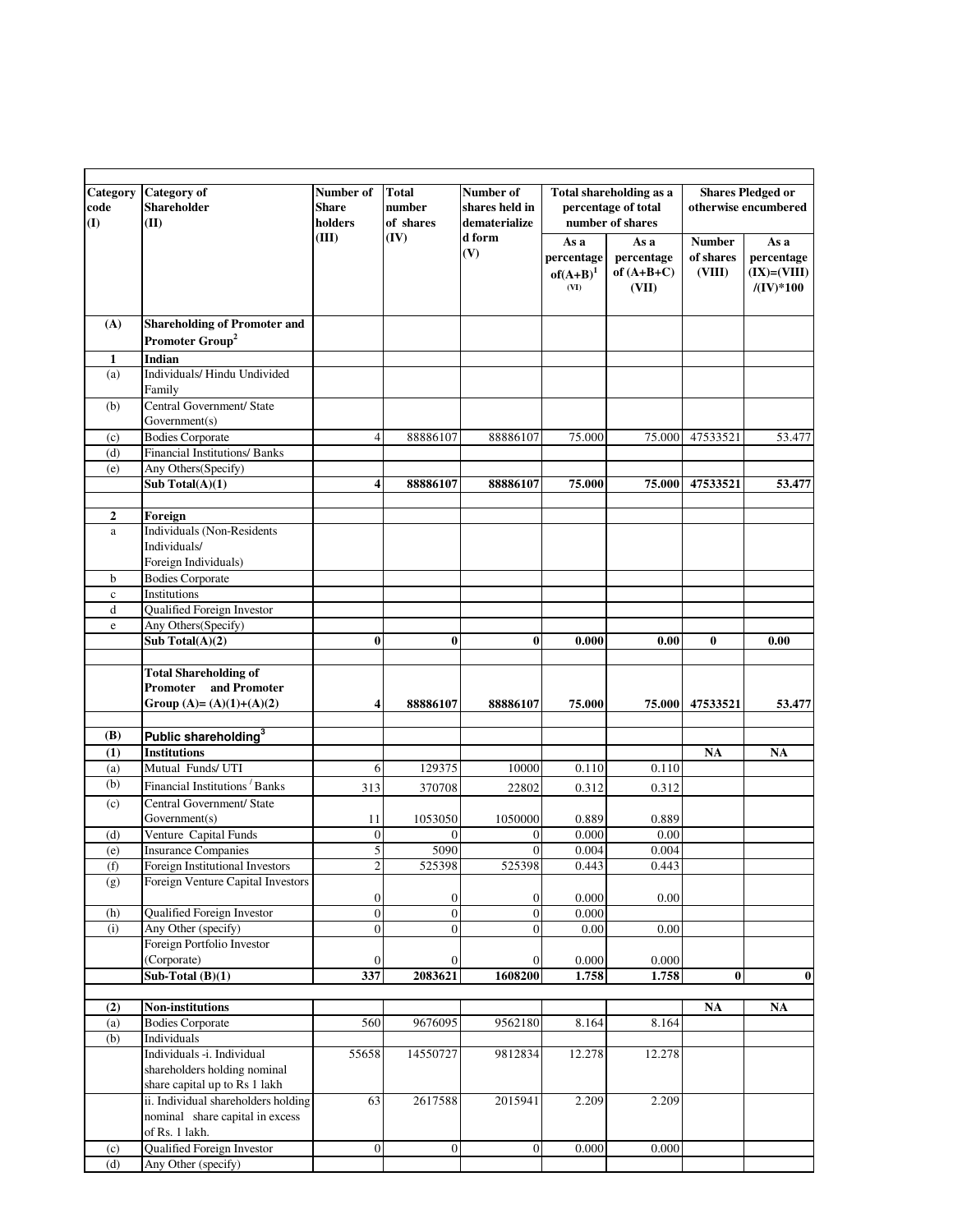|     | <b>Clearing Member</b>                                                                 | 35    | 11445     | 11445     | 0.010   | 0.010   |           |                |
|-----|----------------------------------------------------------------------------------------|-------|-----------|-----------|---------|---------|-----------|----------------|
|     | <b>Foreign Nationals</b>                                                               |       | 20        | $\Omega$  | 0.000   | 0.000   |           |                |
|     | Hindu Undivided Families                                                               | 510   | 445311    | 445311    | 0.376   | 0.376   |           |                |
|     | Non-resident Indians                                                                   | 223   | 238048    | 232413    | 0.201   | 0.201   |           |                |
|     | Societies                                                                              | 11    | 2150      | $\Omega$  | 0.002   | 0.002   |           |                |
|     | Trusts                                                                                 |       | 4038      | 4038      | 0.003   | 0.003   |           |                |
|     | Sub-Total $(B)(2)$                                                                     | 57067 | 27545422  | 22084162  | 23.243  | 23.242  |           | 0              |
|     | <b>Public Shareholding</b><br>Total                                                    |       |           |           |         |         |           |                |
|     | $(B)=(B)(1)+(B)(2)$                                                                    | 57404 | 29629043  | 23692362  | 25,000  | 25.000  |           | $\overline{0}$ |
|     | TOTAL $(A)+(B)$                                                                        | 57408 | 118515150 | 112578469 | 100.000 | 100.000 | 47533521  | 40.108         |
|     |                                                                                        |       |           |           |         |         |           |                |
| (C) | Shares held by Custodians and<br>against which Depository<br>Receipts have been issued |       |           |           |         |         |           |                |
| (1) | Promoter and promoter Group                                                            | 0     |           | $\bf{0}$  | 0.00    | 0.00    | <b>NA</b> | NA             |
| (2) | Public                                                                                 | 0     |           | $\bf{0}$  | 0.00    | 0.00    | NA        | NA             |
|     | <b>GRAND TOTAL</b> $(A) + (B) +$<br>(C)<br>$\cdots$                                    | 57408 | 118515150 | 112578469 | 100.000 | 100.000 | 47533521  | 40.108         |

NA - Not Applicable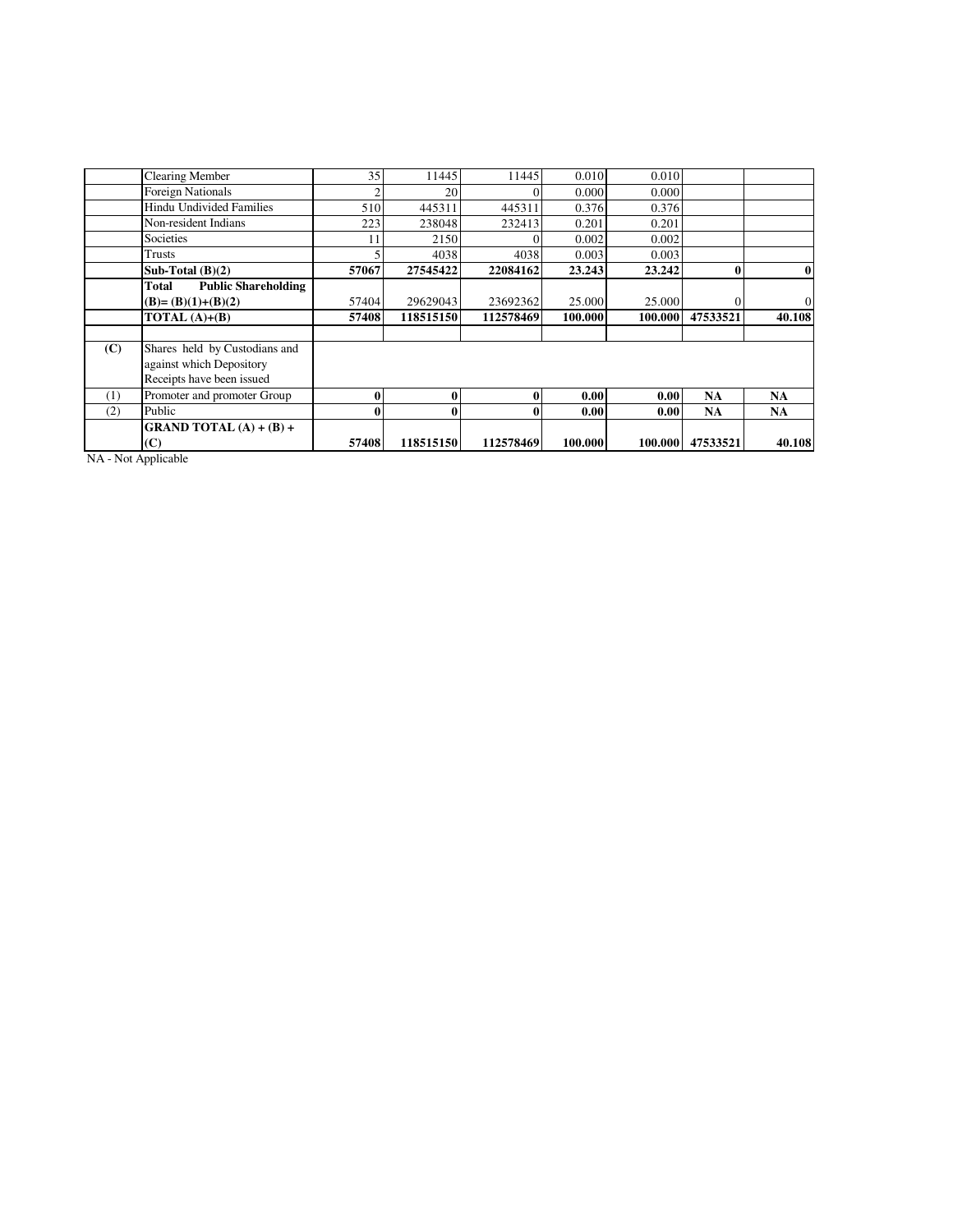### **(I)(b)Statement showing holding of securities (including shares, warrants, convertible securities) of persons belonging to the category "Promoter and Promoter Group"**

| Sr. No. | Name of the Shareholder             | Details of shares held |               |          | Encumbered shares(*) |                                         |           | <b>Details of Warrants</b> | Details of convertible |                        | <b>Total shares</b>      |
|---------|-------------------------------------|------------------------|---------------|----------|----------------------|-----------------------------------------|-----------|----------------------------|------------------------|------------------------|--------------------------|
| (1)     | (II)                                |                        |               |          |                      |                                         |           | securities                 |                        | (including underlying  |                          |
|         |                                     |                        |               |          |                      |                                         |           |                            |                        |                        | shares assuming full     |
|         |                                     | No. of shares          | As a % of     | Number   | As a                 | As a % of                               |           | Number of As a % total     |                        | Number of As a % total | conversion of            |
|         |                                     | (III)<br><b>held</b>   | grand total   | (V)      | percentage           | grand total                             | Iwarrants | Inumber of                 | convertible number of  |                        | warrants and             |
|         |                                     |                        | $(A)+(B)+(C)$ |          |                      | $(VI) = (V)/(III)   (A)+(B)+(C)   held$ |           | warrants of                | securities             | convertible            | convertible securities)  |
|         |                                     |                        | (IV)          |          | *100                 | of sub-                                 | (VIII)    | the same                   | held                   | securities of the      | las a % of diluted share |
|         |                                     |                        |               |          |                      | clause(l)(a)                            |           | class)                     | (X)                    | (XI)<br>same class     | capital (XII)            |
|         |                                     |                        |               |          |                      | (VII)                                   |           | (IX)                       |                        |                        |                          |
|         | United Breweries (Holdings) Limited | 17836068               | 15.050        | 4753881  | 26.653               | 4.011                                   |           | <b>NIL</b>                 |                        | NIL                    | 15.050                   |
|         | <b>McDowell Holdings Limited</b>    | 5826828                | 4.917         |          | 0.000                | 0.000                                   |           | <b>NIL</b>                 |                        | <b>NIL</b>             | 4.917                    |
|         | Kingfisher Finvest India Limited    | 2380000                | 2.008         |          | 0.000                | 0.000                                   |           | <b>NIL</b>                 |                        | <b>NIL</b>             | 2.008                    |
|         | Zuari Fertilizers and Chemicals     | 62843211               | 53.025        | 42779640 | 68.074               | 36.096                                  |           | <b>NIL</b>                 |                        | <b>NIL</b>             | 53.025                   |
|         | <b>TOTAL</b>                        | 88886107               | 75.000        | 47533521 | 53.477               | 40.108                                  |           |                            |                        |                        | 75.000                   |

(\*) The term "encumbrance" has the same meaning as assigned to it in regulation 28(3) of the SAST Regulations, 2001

# **(I)(c)(i)Statement showing holding of securities (including shares, warrants, convertible securities) of persons belonging to the category "Public" and holding more than 1% of the total number of shares**

| Sr. No. | Name of the shareholder            | Number of shares held | Shares as a percentage of total<br>number of shares {i.e., Grand Total<br>$(A)+(B)+(C)$ indicated in Statement at<br>para (I)(a) above} | warrants<br>held | <b>Details of Warrants</b><br>Number of As a % total<br>number of<br>warrants of<br>the same<br>class | convertible Inumber of<br>securities<br>held | Details of convertible<br>securities<br>Number of 1% w.r.t to total<br>convertible<br>securities of the<br>same class | <b>Total shares</b><br>(including underlying<br>shares assuming full<br>conversion of<br>warrants and<br>convertible securities)<br>as a % of diluted share<br>capital |
|---------|------------------------------------|-----------------------|-----------------------------------------------------------------------------------------------------------------------------------------|------------------|-------------------------------------------------------------------------------------------------------|----------------------------------------------|-----------------------------------------------------------------------------------------------------------------------|------------------------------------------------------------------------------------------------------------------------------------------------------------------------|
|         | Payone Enterprises Private Limited | 5443422               | 4.59                                                                                                                                    |                  | <b>NIL</b>                                                                                            |                                              | <b>NIL</b>                                                                                                            | 4.59                                                                                                                                                                   |
|         |                                    |                       |                                                                                                                                         |                  |                                                                                                       |                                              |                                                                                                                       |                                                                                                                                                                        |
|         | <b>TOTAL</b>                       | 5443422               | 4.59                                                                                                                                    |                  | <b>NIL</b>                                                                                            |                                              | <b>NIL</b>                                                                                                            | 4.59                                                                                                                                                                   |

#### **(I)(c)(ii)Statement showing holding of securities (including shares, warrants, convertible securities) of persons(together with PAC) belonging to the category "Public" and holding more than 5% of the total number of shares of the Company**

|                | Sr. No.   Name(s) of the shareholder(s) and  <br>the Person Acting in Concert (PAC)<br>with them | Number of shares | Shares as a percentage of total<br><b>number of shares {i.e., Grand Total   Number of As a % total</b><br>$(A)+(B)+(C)$ indicated in Statement at warrants<br>para (I)(a) above} | held | <b>Details of Warrants</b><br>number of<br>warrants of<br>the same<br>class) | convertible number of<br>securities<br>held | Details of convertible<br>Number of 1% w.r.t to total<br>convertible<br>securities of the<br>same class | Total shares<br>(including underlying<br>shares assuming full<br>conversion of<br>warrants and<br>convertible securities)<br>as a % of diluted share<br>capital |
|----------------|--------------------------------------------------------------------------------------------------|------------------|----------------------------------------------------------------------------------------------------------------------------------------------------------------------------------|------|------------------------------------------------------------------------------|---------------------------------------------|---------------------------------------------------------------------------------------------------------|-----------------------------------------------------------------------------------------------------------------------------------------------------------------|
| <b>NIL NIL</b> |                                                                                                  | <b>NIL</b>       | <b>NIL</b>                                                                                                                                                                       |      | <b>NIL</b>                                                                   |                                             | <b>NIL</b>                                                                                              | <b>NIL</b>                                                                                                                                                      |
|                | TOTAL                                                                                            | 01               | 0.000                                                                                                                                                                            |      |                                                                              |                                             |                                                                                                         | 0.000                                                                                                                                                           |

## (I) (d)**Statement showing details of locked-in-shares**

| . .<br>.<br>No.<br>: shareholder<br>Name of<br>τne<br>ЭI. | Number<br>shares<br>d-in<br>- - -<br>locked-<br>ີ | _ocked-ii<br>a per<br>entage of<br>shares<br>ົ<br>. udi n<br>- പാ | Promoter/<br>P<br>-топтоге |
|-----------------------------------------------------------|---------------------------------------------------|-------------------------------------------------------------------|----------------------------|
|                                                           | <b>NIL</b>                                        |                                                                   |                            |